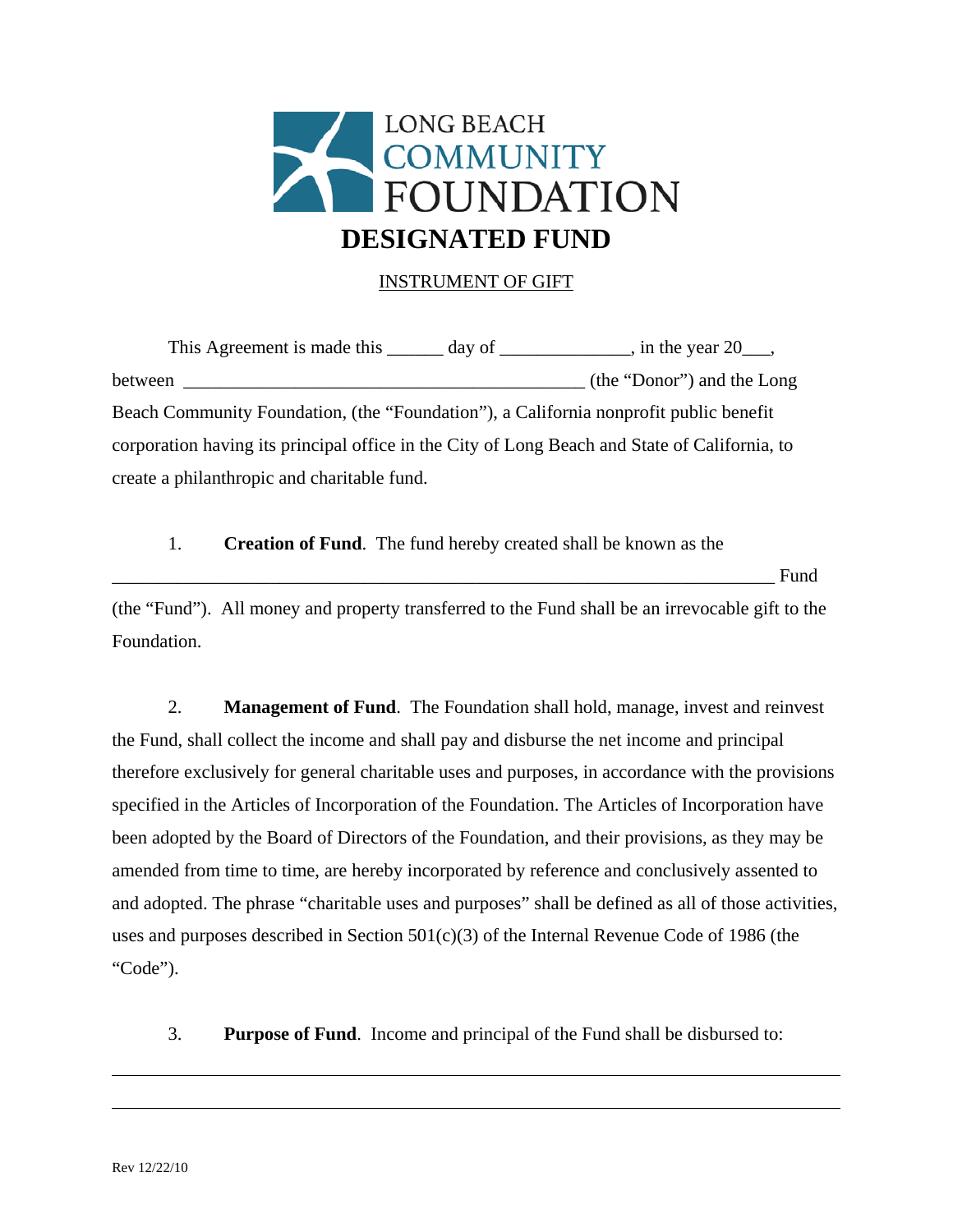## **ALTERNATE (Initial here to select this option)**

## **IV. Distributions – Endowed Fund**

The donors intend to create a fund that is permanently endowed. Each year the Foundation will determine the amount allowed for distributions by applying its spending policy for endowed funds to assets in the fund.

4. **Costs of Administration**. The Foundation shall charge fees to the Fund in accordance with the Fee Schedule adopted from time to time by the Foundation's Board of Directors. The Fee Schedule in effect as of the date of this Agreement is attached hereto and referred to as Attachment A.

5. **Component Part and Not a Donor Advised Fund**. It is intended that the Fund shall be a component part of the Foundation as defined in Section 1.170A-9(f)(11) of the Income Tax Regulations and that nothing in this Agreement shall affect the status of the Foundation as an organization (i) described in Section  $501(c)(3)$  of the Code and (ii) which is not a private foundation within the meaning of Section 509(a) of the Code. The Fund shall not be a Donor Advised Fund under Section 4966(d) of the Code. This Agreement shall be interpreted in a manner consistent with the foregoing intention and to conform to the requirements of the foregoing provisions of the Federal tax laws and any regulations issued thereunder.

6. **Status of Foundation**. All transfers of property under this Agreement are subject to the condition that the Foundation, as of the date of transfer, is classified in good standing by the Internal Revenue Service as an organization (i) described in Section 501(c)(3) of the Code and (ii) which is not a private foundation as defined in Section 509(a) of the Code.

7. **California Law**. The Fund created by this Agreement shall be administered in and under the laws of the State of California, and this Agreement and the validity thereof shall be governed by and construed in accordance with the laws of the State of California.

8. **Variance Power**. The Fund is protected from obsolescence. If, in the sole